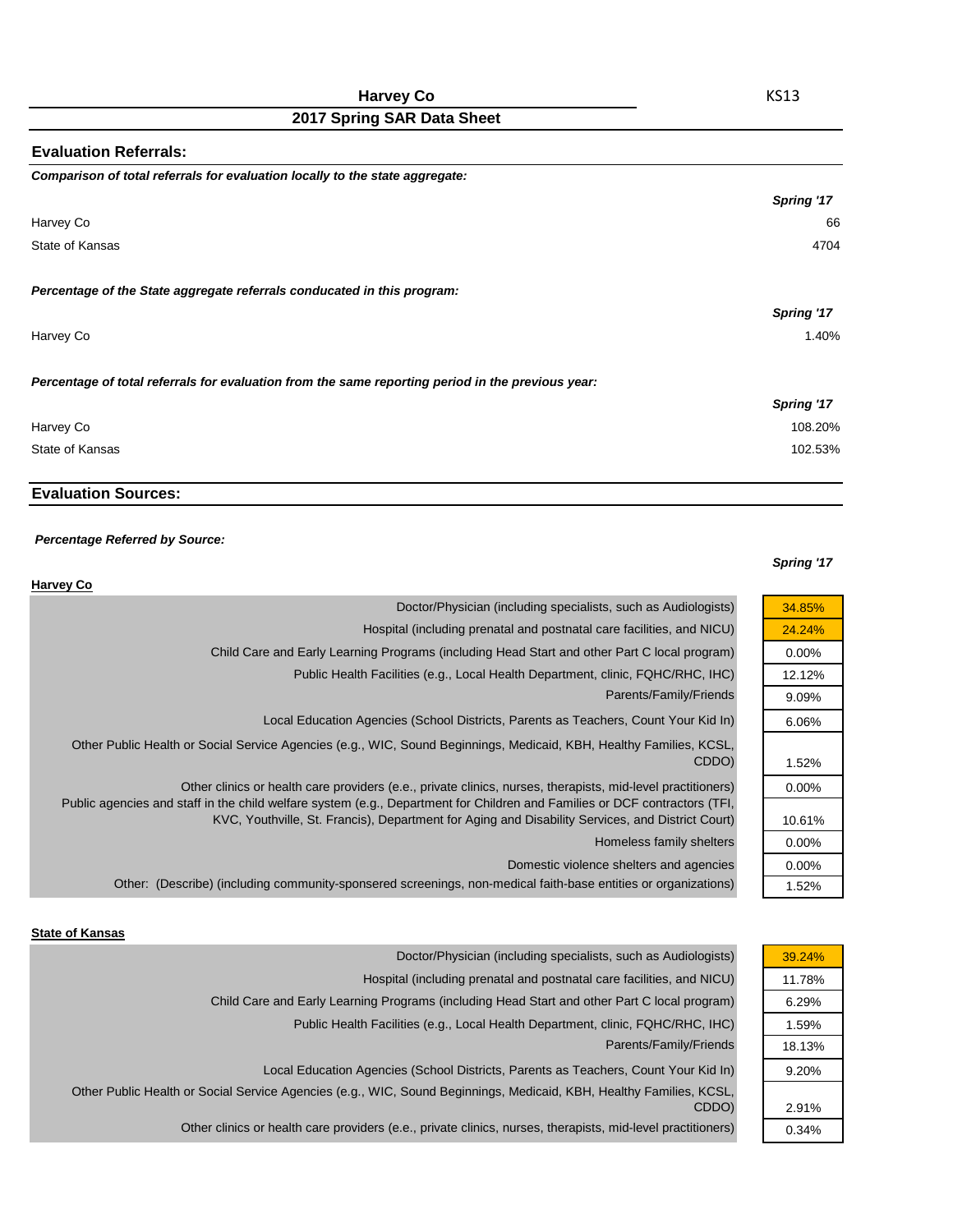| KVC, Youthville, St. Francis), Department for Aging and Disability Services, and District Court)               | 7.99%                          |
|----------------------------------------------------------------------------------------------------------------|--------------------------------|
| Homeless family shelters                                                                                       | 0.02%                          |
| Domestic violence shelters and agencies                                                                        | 0.00%                          |
| Other: (Describe) (including community-sponsered screenings, non-medical faith-base entities or organizations) | 2.49%                          |
| Total referred but not evaluated:                                                                              |                                |
| Harvey Co<br>State of Kansas                                                                                   | Spring '17<br>22<br>1583       |
| Percentage of referrals that were not evaluated:                                                               |                                |
| Harvey Co<br>State of Kansas                                                                                   | Spring '17<br>33.33%<br>33.65% |
| Percentage of reasons for not completing evaluations:                                                          |                                |
|                                                                                                                | Spring '17                     |
| Harvey Co                                                                                                      |                                |
| <b>Family Declined</b>                                                                                         | 45.45%                         |
| Moved                                                                                                          | 0.00%                          |
| <b>Could Not</b><br>Locate Family                                                                              | 13.64%                         |
| In Process                                                                                                     | 40.91%                         |
| Other                                                                                                          | 0.00%                          |
|                                                                                                                |                                |
| State of Kansas                                                                                                |                                |

Family Declined 24.64%

Locate Family 22.17%

In Process  $\frac{49.59\%}{0.00\%}$ 

 $0.00%$ 

Could Not

Moved 3.60%

| <b>Timelines:</b> |  |
|-------------------|--|

| Percentage of referrals not meeting seven-day timeline: |
|---------------------------------------------------------|
|---------------------------------------------------------|

|                                                               | Spring '17 |
|---------------------------------------------------------------|------------|
| Harvey Co                                                     | 0.00%      |
| State of Kansas                                               | 0.00%      |
| Percentage of IFSPs not developed within the 45-day timeline: |            |
|                                                               |            |
|                                                               | Spring '17 |
| Harvey Co                                                     | 155.56%    |
| State of Kansas                                               | 19.17%     |
|                                                               |            |

## **Local Program Proportionate Size Comparison:**

| <b>Six-Month Cumulative Count</b> |            |
|-----------------------------------|------------|
|                                   | Spring '17 |
| Harvey Co                         | 69         |
| State of Kansas                   | 7314       |